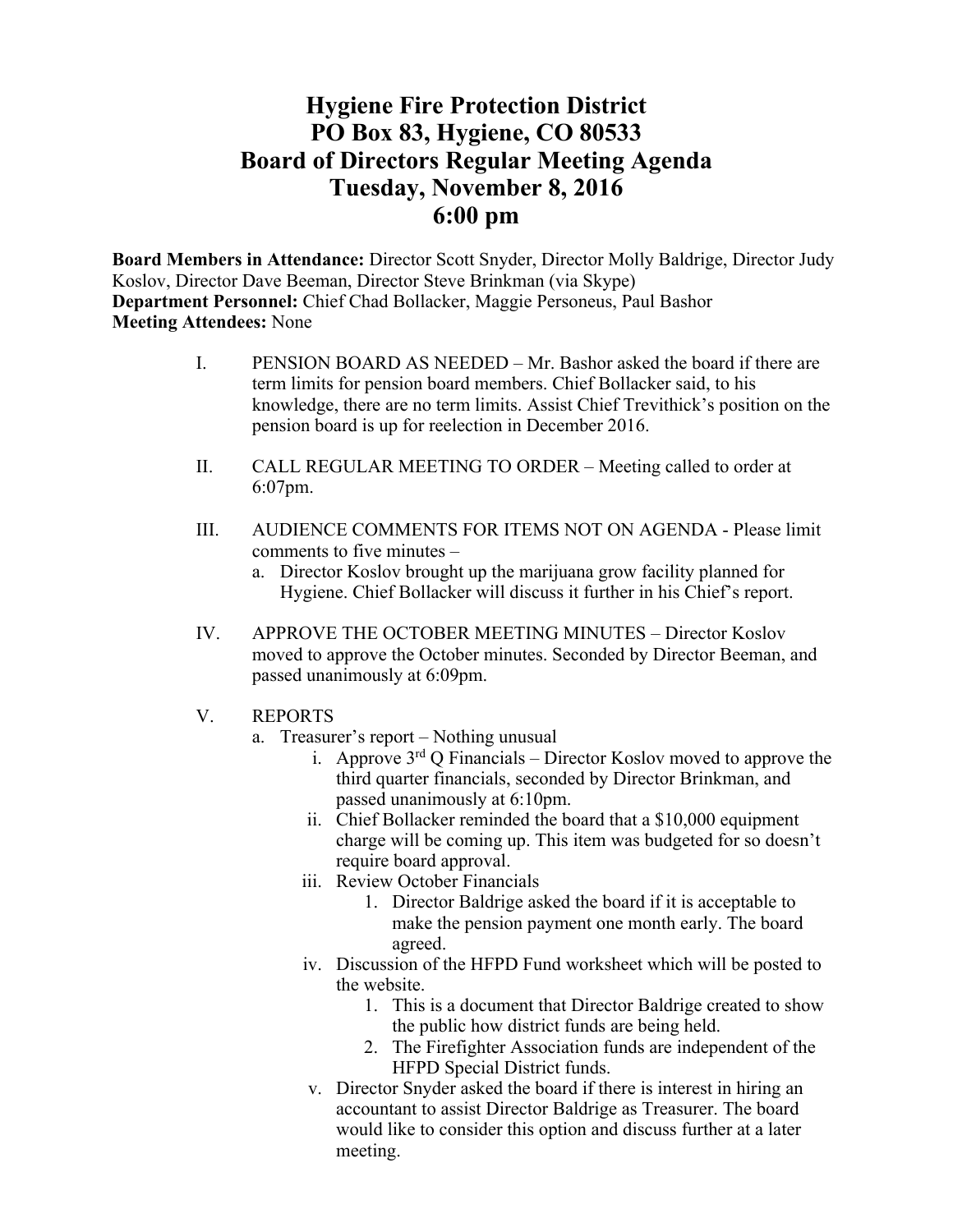- 1. Director Baldrige will look into different possibilities for working with the accounting firm that conducted the recent audit, for accounting questions during the year, since they are familiar with accounting for special districts.
- b. Secretary's report
	- i. Director Koslov updated the board on upcoming deadlines.
		- 1. Nominations for Pension Board will take place at the Association Meeting in December.
		- 2. The Christmas party will be December 2<sup>nd</sup>. Chief Bollacker will send price information to Director Baldrige once the menu is planned. The donation to use the facility will come from the Firefighter's Association.
		- 3. December meeting is when the 2017 budget needs to be adopted. Director Baldrige will be out of the country for the normally scheduled regular meeting. The December Regular meeting will be moved to the 22nd at 7:00pm.
	- ii. Director Koslov reviewed the updated Call Time and Responder Tables with the October 2016 data included.
		- 1. Number of responders for non-EMS calls is below the goal.
		- 2. Chief Bollacker will continue to provide data to Director Koslov.
		- 3. In summary, it appears that for EMS calls, we are responding with the appropriate amount of responders but slower times. For Non-EMS calls, we are responding quickly but with too few responders in relation to the goals set.
- c. Chiefs Report
	- i. October Total 23 Calls
	- ii. Year-to-Date Calls  $11/7/16 212$  calls
	- iii. Apparatus Updates
		- 1. -New Brush truck, Update: No Updates at this time.
			- a. Ordering of new command vehicle and QRV vehicle should take place in Late November early December. Estimated arrival date would be 60-90 days after ordering from dealership. After taking possession of vehicles, potential of another 30 days before placed in service after logo/striping, radios, siren, and lights installed. Dependent on vendor install time and when they can get the vehicles in the shop.
			- b. No further apparatus issues to report at this time.
			- c. Researching other options for either a new mechanic or an alternate mechanic for performing work on apparatus.
	- iv. Station Updates
		- 1. Station exterior cleanup and tree/bush trimming started, still in progress.
		- 2. Annual hose testing is scheduled to be completed by the end of November.
	- v. Recruitment/Hiring Process
		- 1. We have 6 candidates that will swear in at the end of November.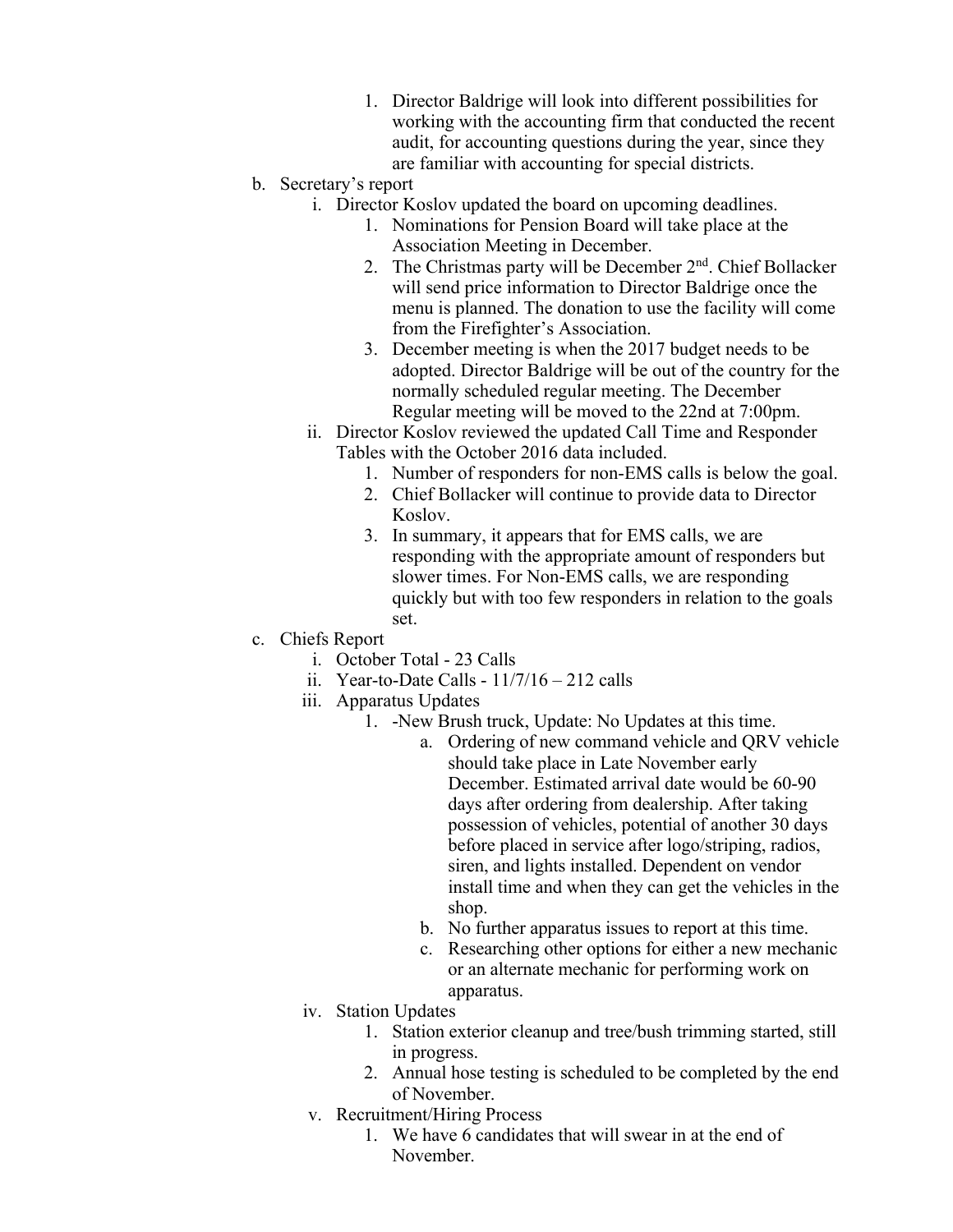- 2. We have 2 EMTs that just started the Hiring Process.
- vi. Ambulance Update At this time it appears that AMR will be remaining in the county. The official final word should be determined at the Ambulance Committee Meeting on November 15th. Chief Bollacker will be at the meeting to voice our concerns and get any information that he can from the meeting. He will email BOD's the evening of the  $15<sup>th</sup>$  with the information obtained from the meeting.
- vii. Marijuana Grow Facility Update
	- 1. The Marijuana Grow Facility proposal went in front of the Longmont City Council for final approval of the water tap to the property. The Longmont City Council denied the water tap stating they will not continue to supply the property with water if the property is switched from a residential structure to a commercial structure. Chief Bollacker is currently in discussions with the county, to find out for sure if this property change is being taken off the table or not.
- viii. Public Relations
	- 1. Chief Bollacker and two firefighters took part in Halloween festivities and costume parade at Hygiene Elementary School and handed out candy to all the kids at the school.
	- 2. We will be placing an engine in the Lyons Christmas Parade on Saturday December 3rd
	- 3. We will be placing an engine in the Longmont Christmas Parade on Saturday December 10th, and will be having some Boy Scouts with a local Boy Scout troop riding and walking with us.
	- 4. Install of new sign poles at station for banners will begin the week of the 14th.
	- ix. Training
		- 1. No special training scheduled for November.
		- 2. The Colorado Division of Fire Prevention and Control has a driving simulator trailer that will be at the Boulder County Regional Training Facility in December. Hygiene has a few time slots reserved to have driver operators and future driver operators go through the driving simulator.
	- x. Misc
		- 1. Budget Request Priority list in Box folder
		- 2. Hygiene Christmas Party scheduled for Friday December 2nd at 6:30pm. Lyons covering Hygiene District
		- 3. FF Kevin Wright has been promoted to the rank Lieutenant
		- 4. Hygiene will be covering Lyons Fire District on Saturday December  $10<sup>th</sup>$  for Lyons Christmas Party
		- 5. Updated Mutual Aid agreements sent out, waiting on the signed return of them.
		- 6. Auto Aid agreements still in progress, goal of having the new auto aid agreements done by end of November.
- VI. OLD BUSINESS
	- a. Chief Job Description Director Baldrige had some questions about leave/holiday amounts. These amounts will be recorded/monitored on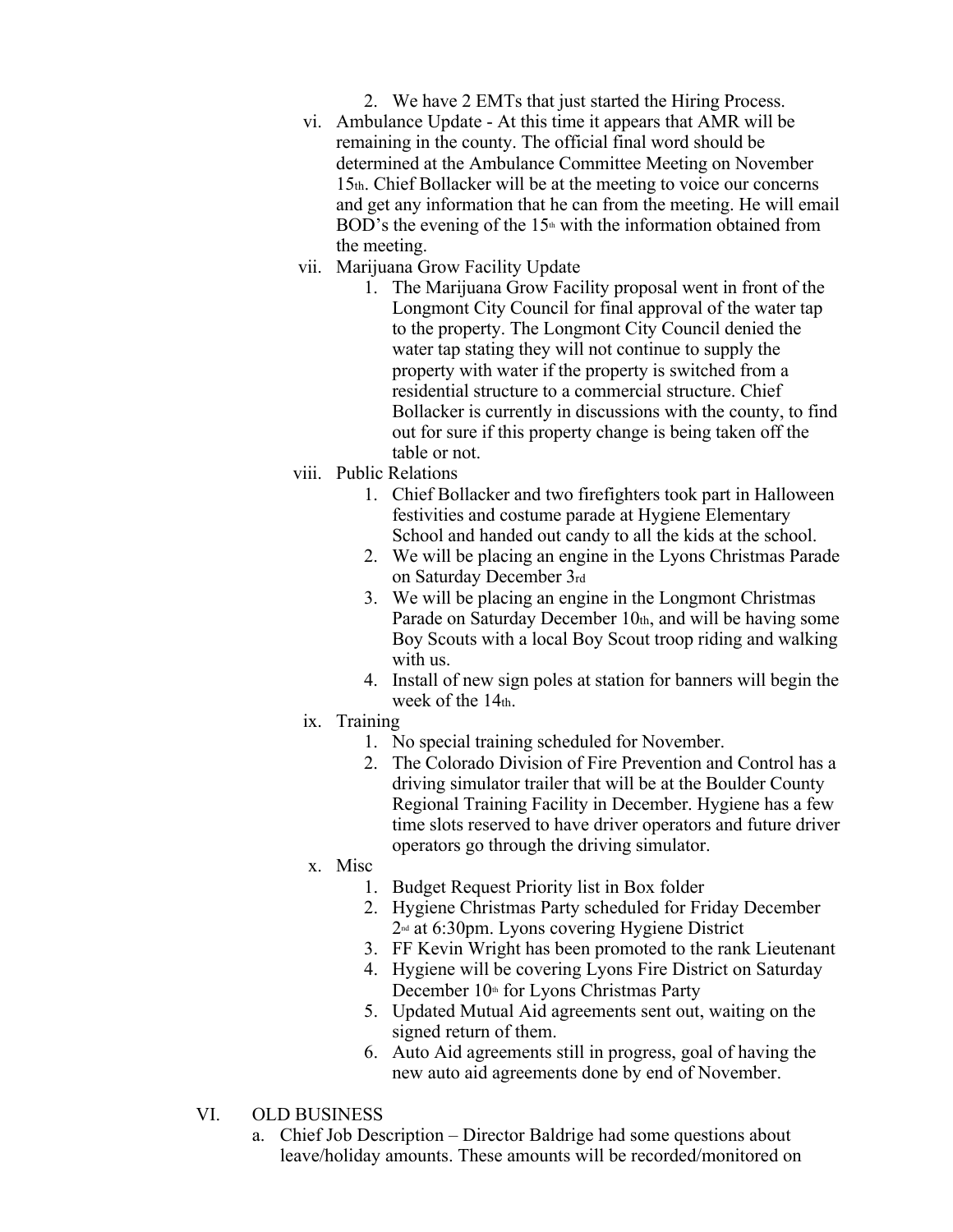Chief Bollacker's timesheets. Director Snyder will be in charge of keeping track of leave/holiday time.

- i. Chief Bollacker asked about the training requirements listed in the description.
- ii. Director Baldrige moved to approve the Chief's Job Description, seconded by Director Beeman, and passed unanimously at 7:08pm.
- b. Shift Incentive Program Director Baldrige asked if the shift incentive program should be focused on medically trained responders first. FF Bashor and Chief Bollacker provided feedback that shifts should be covered by firefighters that are trained for all types of calls and not only EMS. 75% of calls are EMS.
	- i. The board reviewed the SOPs that Chief Bollacker created for the shift incentive program.
	- ii. Director Snyder would like to exclude untrained firefighters from pay for covering shifts.
	- iii. Chief Bollacker discussed how Lyons is running their shift incentive program. Their experience with shift programs was better than with pay per call, so they dropped pay per call and stayed with the shift program.
	- iv. Director Koslov brought up Director Beeman's concern from the October meeting that if this program is started it may be challenging to discontinue if necessary.
	- v. Chief Bollacker discussed the process for firefighters to sign up for shifts. It would be first come, first served and only two firefighters would be allowed at a time. In some special circumstances, more than two firefighters may be allowed to sign up for a shift at Chief Bollacker's discretion. Director Snyder would like that to be clearly defined in the SOPs. The special circumstances should be explained as well.
	- vi. Director Baldrige wanted to see how this will be tracked. Chief Bollacker explained his plan for scheduling, tracking, and verifying the shift payments. Chief Bollacker will email Director Baldrige the specific details for payments.
	- vii. Chief Bollacker set January 2017 to be the beginning of the program if approved.
	- viii. Director Snyder asked that the board members think about this further and be prepared to make a decision in the December meeting.
		- ix. Director Brinkman thinks that a pay per call program will be more effective at increasing the number of responders, while a pay per shift program will be effective at decreasing response time.
		- x. FF Bashor doesn't think that there will be many firefighters that sign up for the shift program but it may have better results than a pay per call program.
	- xi. Discussion of duties that firefighters can do while on shift in between calls. Since they will be paid for the entire shift, they will be required to complete duties as assigned by Chief Bollacker.
	- xii. Chief Bollacker will update the SOPs and send them to the board.
- VII. NEW BUSINESS None

VIII. DEEP DIVE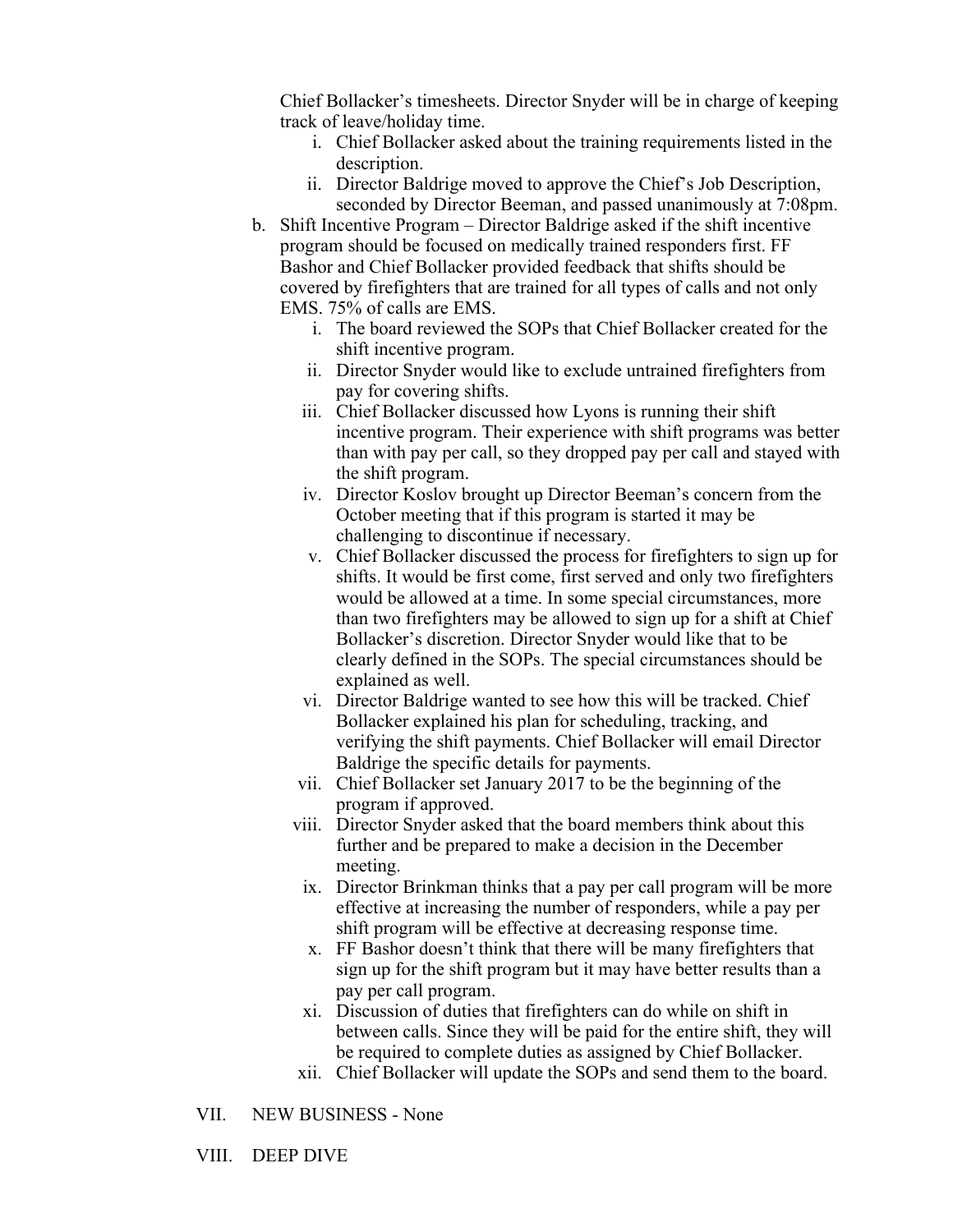- a. 2017 Budget
	- i. Director Baldrige asked the board if an annual audit is a good idea.
	- ii. Director Koslov proposed that audits be conducted every other year.
	- iii. Director Snyder again mentioned that it might be beneficial to have a CPA or bookkeeper involved.
	- iv. Director Baldrige will update the budget and bring it to the December meeting for adoption.
- IX. B.O.D. GOALS STATUS CHECK
- X. ADJOURNMENT Director Baldrige moved to adjourn. Seconded by Director Brinkman and passed unanimously at 8:13pm.

# The BOD will meet on Thursday, December 22<sup>nd</sup> at 7:00pm.